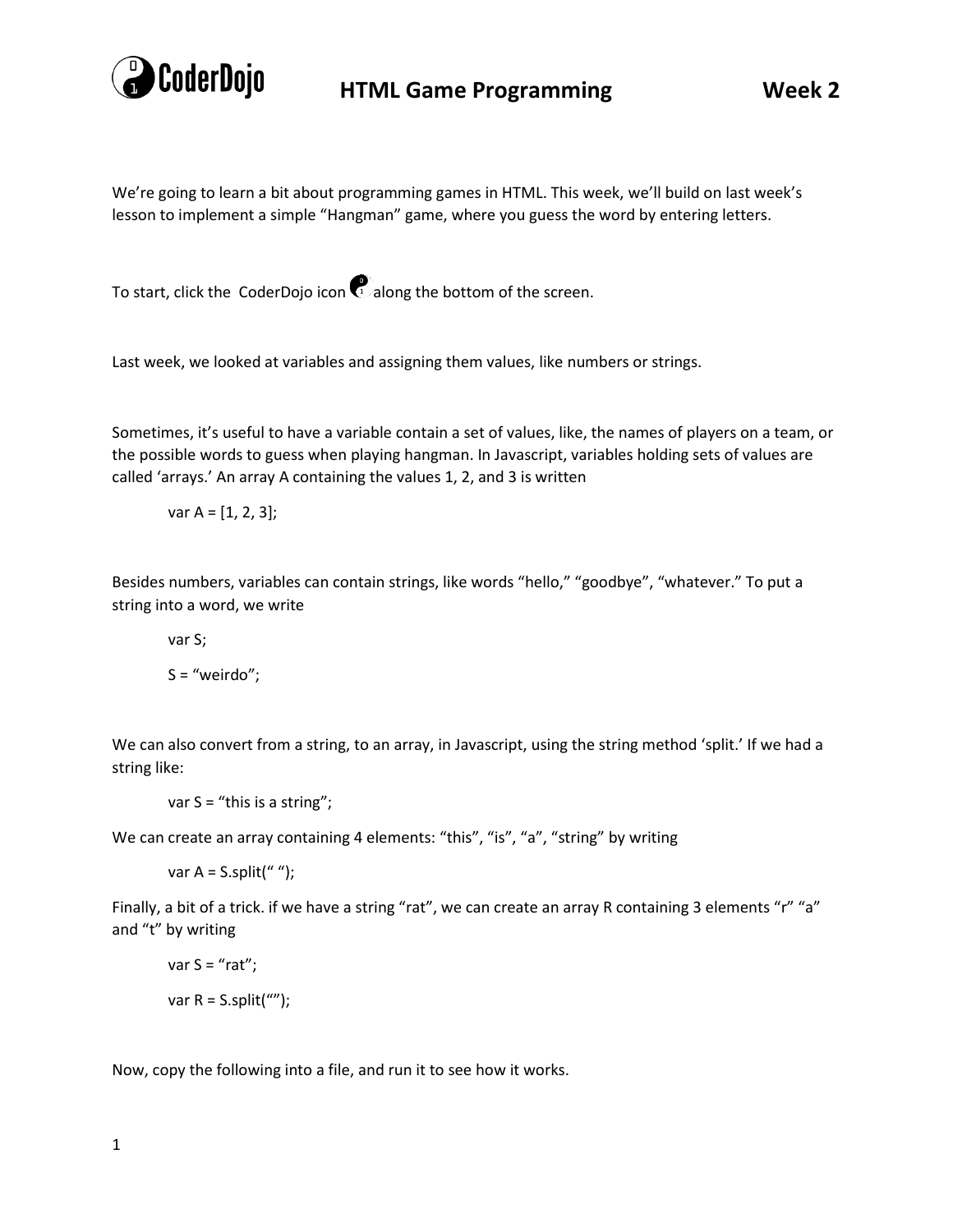

## **HTML Game Programming Week 2**

```
<html>
<title>Hangman</title>
\langle p \rangleThe computer will pick a word from a list\langle p \rangle<p>Your goal is to determine the word by guessing letters</p>
<p>Each time you guess, if you guess wrong, you lose a life!</p>
<p>Guess the word before running out of lives. If you don't, you lose!"</p>
<button onclick="playGame()">Press to start!</button>
<body>
     <script>
         function playGame() {
            var words = \lceil "monkey",
                  "dingle",
                  "wombat",
                  "knitting"
             ];
             //Pick a word at from "words" at random
             var originalWord = words[Math.floor(Math.random() * words.length)];
             //and turn it into an array
             word = originalWord.split("");
             var answerArray = [];
            for (var i = 0; i < word.length; i++) {
                answerArray[i] = ";
 }
            var remainingLetters = word.length;
            var remainingLives = 5 + \text{Math.floor} (Math.random() * words.length);
            while (remainingLetters > 0 && remainingLives > 0) {
                  alert(answerArray.join(" ") + " Remaining lives: " + 
remainingLives);
                 //get a guess!
                 var guess = prompt("Guess a letter, or click Cancel to stop");
                if (guess == null) {
                      break;
                } else if (guess.length != 1) {
                      alert("Please enter a single letter!");
                 } else {
                     var correctGuess = false;
                      //Check the guess, maybe the game's over
                     for (var j = 0; j < word.length; j++) {
                         if (word[j] == guess) {
                              correctGuess = true;
                             answerArray[j] = guess;word[j] = " ";
```
2